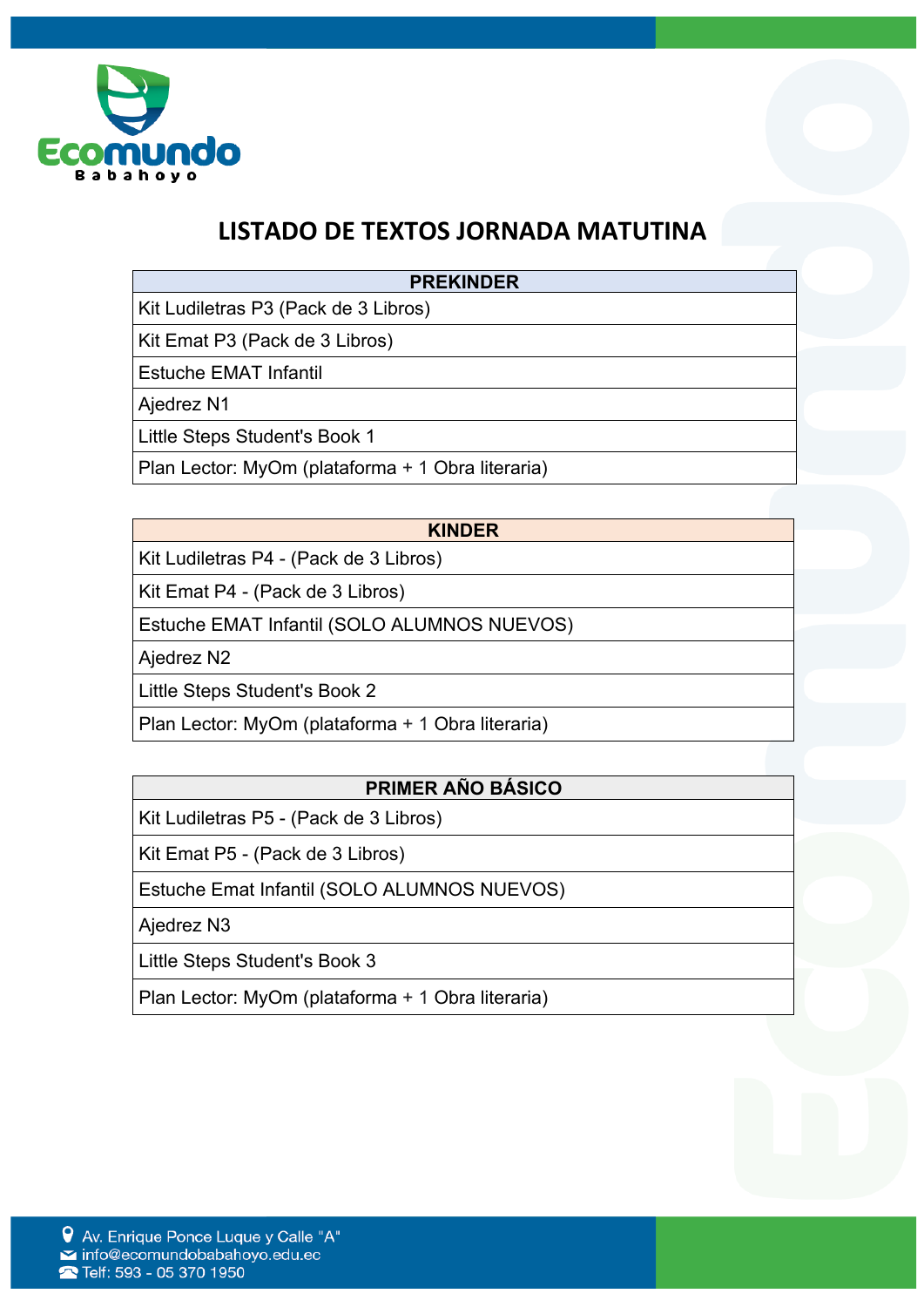

#### **SEGUNDO AÑO BÁSICO**

Ludiletras 1º Prim

Entusiasmat 1º Prim - Unidad 1-2 y 3-4

Estuche Emat Primaria

Ajedrez N3

Power Up Level 1 Digital on-line resources

Plan Lector: MyOm (plataforma + 1 Obra literaria)

#### **TERCER AÑO BÁSICO**

Ludiletras 2º Prim

Entusiasmat 2º Prim - Unidad 1-2 y 3-4

Estuche Emat Primaria (SOLO ALUMNOS NUEVOS)

Ajedrez N4

Power Up Level 2 Digital on-line resources

Plan Lector: MyOm (plataforma + 1 Obra literaria)

#### **CUARTO AÑO BÁSICO**

Superletras 3º Prim

Entusiasmat 3º Prim - Unidad 1-2 y 3-4

Estuche Emat Primaria (ALUMNOS NUEVOS)

Ajedrez N4

Power Up Level 3 Digital on-line resources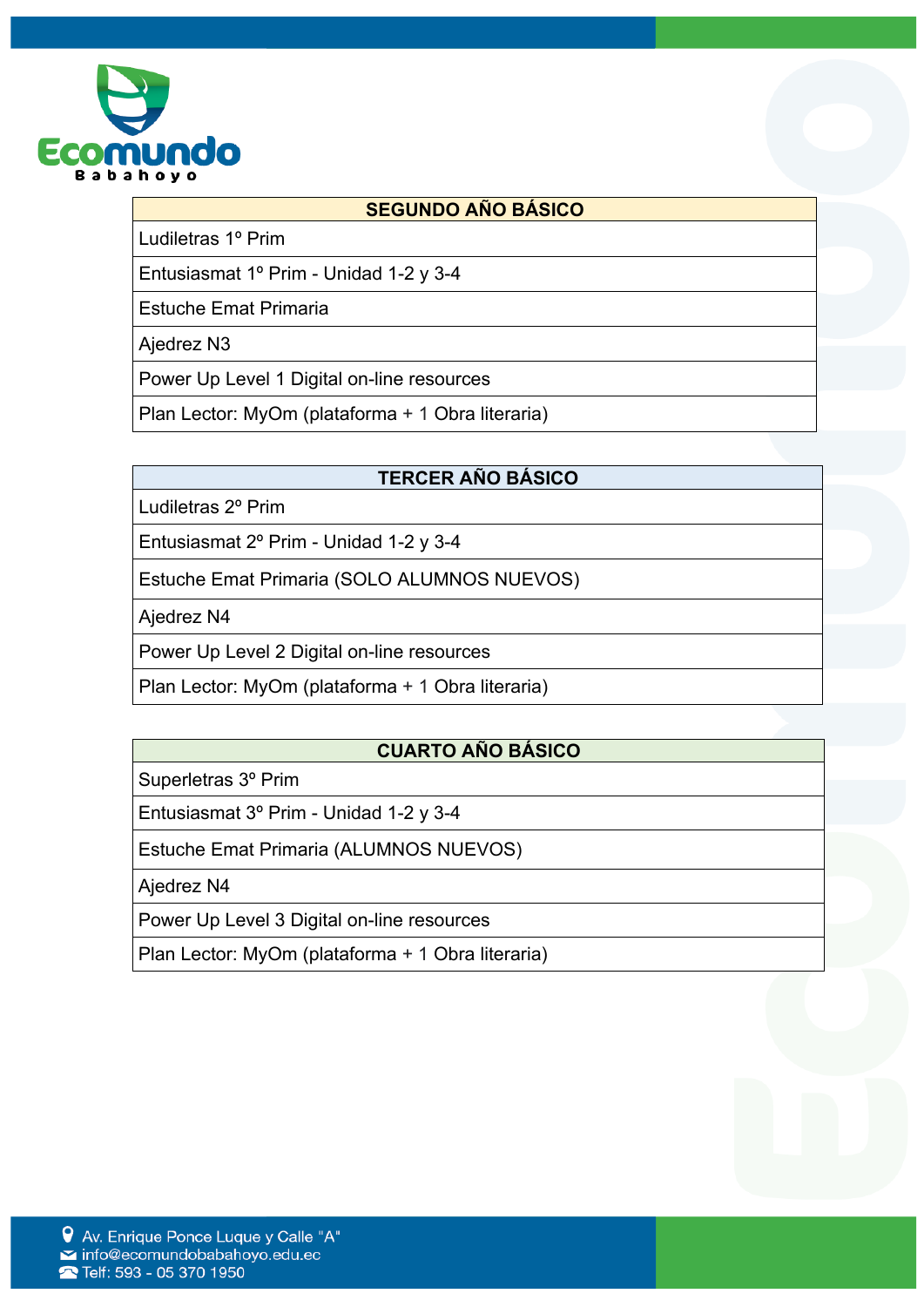

#### **QUINTO AÑO BÁSICO**

Superletras 4º Prim

Entusiasmat 4º Prim - Unidad 1-2 y 3-4

Estuche Emat Primaria (ALUMNOS NUEVOS)

Ajedrez N4

Power Up Level 4 Digital on-line resources

Plan Lector: MyOm (plataforma + 1 Obra literaria)

## **SEXTO AÑO BÁSICO**

Superletras 5º Prim

Entusiasmat 5º Prim - Unidad 1-2 y 3-4

Estuche Emat Primaria (ALUMNOS NUEVOS)

Ajedrez N4

Power Up Level 5 Digital on-line resources

Plan Lector: MyOm (plataforma + 1 Obra literaria)

## **SÉPTIMO AÑO BÁSICO**

Superletras 6º Prim

Entusiasmat 6º Prim - Unidad 1-2 y 3-4

Estuche Emat Primaria (ALUMNOS NUEVOS)

Power Up Level 6 Digital on-line resources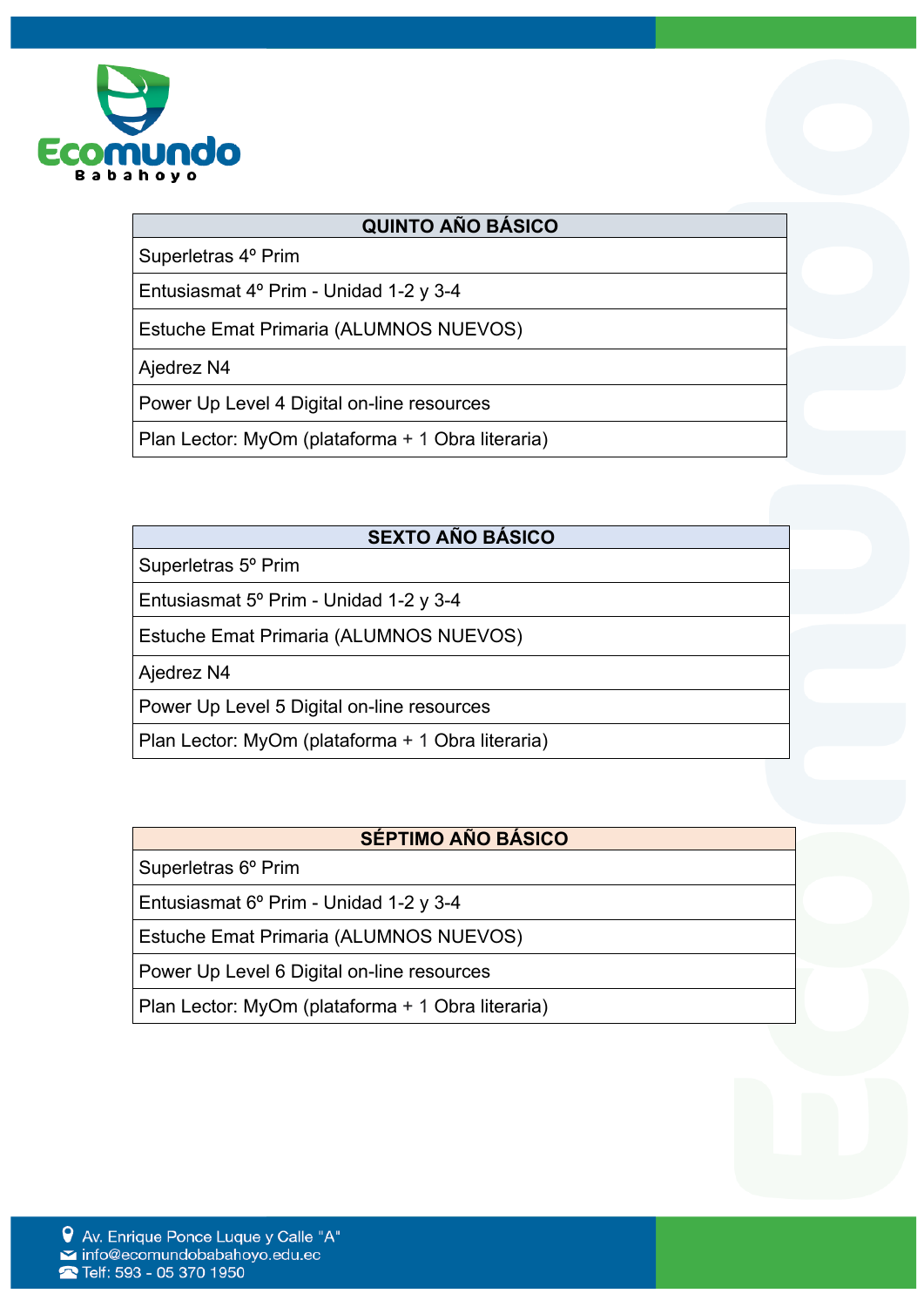

#### **OCTAVO AÑO BÁSICO**

Plataforma ONMAT

Think Level 1A Online Worbook with Online Practice

#### **Kit Digital:**

Plan Lector: MyOm (plataforma + 1 Obra literaria) Ambiente Digital Platinium 2022

## **NOVENO AÑO BÁSICO**

Plataforma ONMAT

Think Level 1B Online Worbook with Online Practice

#### **Kit Digital**

Plan Lector: MyOm (plataforma + 1 Obra literaria) Ambiente Digital Platinium 2022

## **DÉCIMO AÑO BÁSICO**

Plataforma ONMAT

Think Level 2A Online Worbook with Online Practice

#### **Kit Digital**

Plan Lector: MyOm (plataforma + 1 Obra literaria) Ambiente Digital Platinium 2022

## **PRIMER AÑO DE BACHILLERATO**

Plataforma ONMAT

Think Level 2B Online Workbook with Online Practice

Plataforma CloudLabs